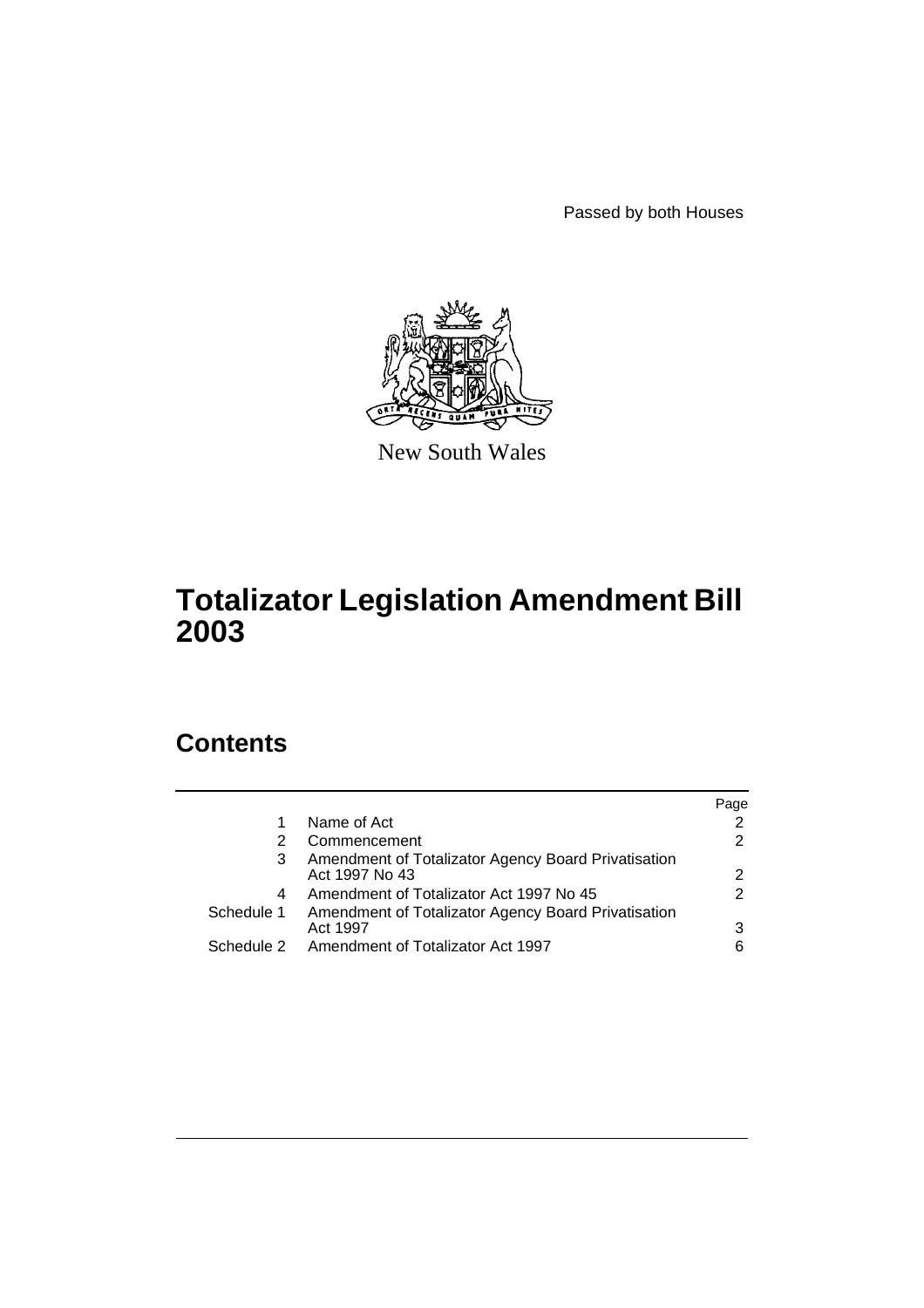**Contents** 

Page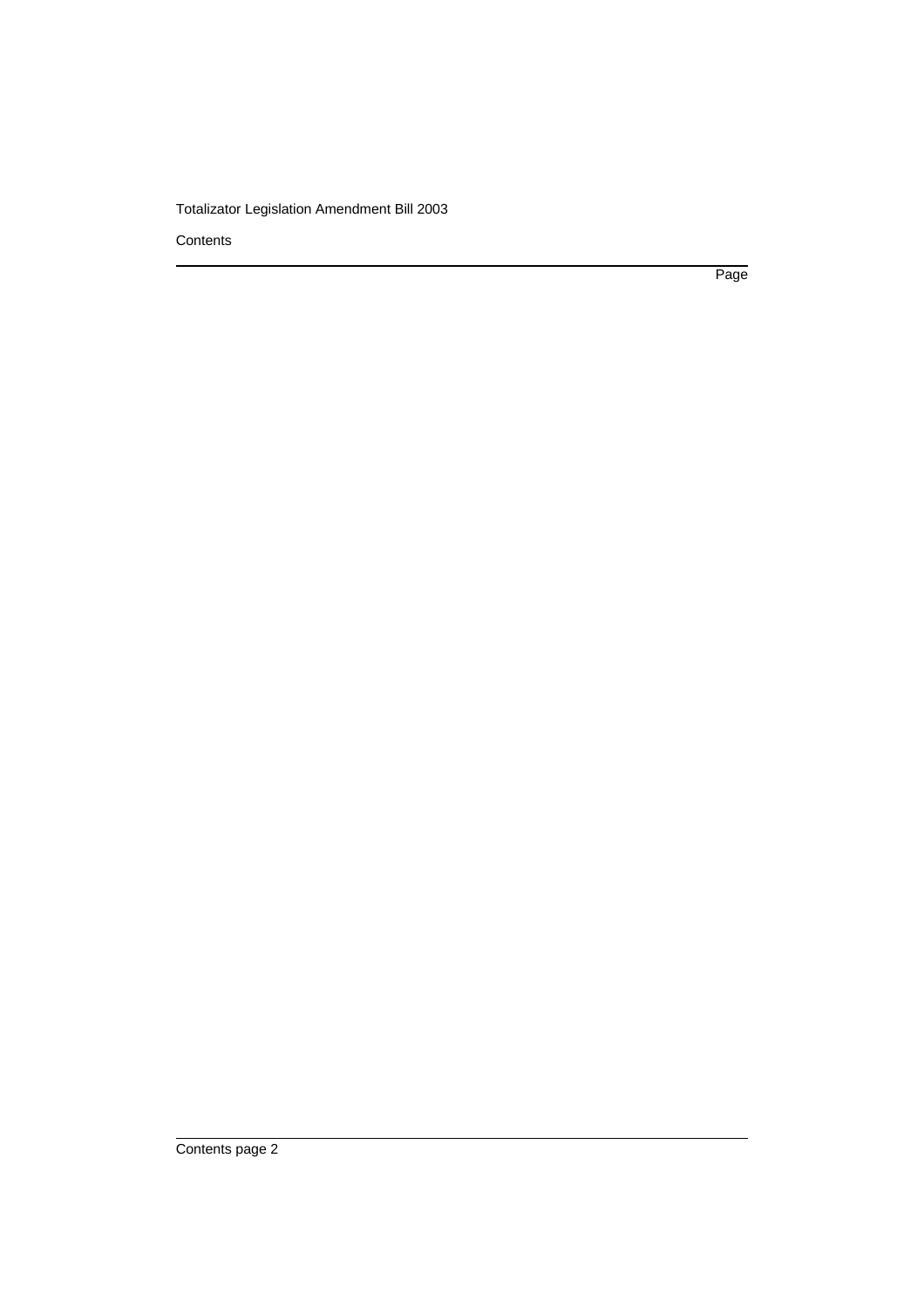*I certify that this PUBLIC BILL, which originated in the LEGISLATIVE COUNCIL, has finally passed the LEGISLATIVE COUNCIL and the LEGISLATIVE ASSEMBLY of NEW SOUTH WALES.*

*Legislative Council 2003* *Clerk of the Parliaments*



New South Wales

# **Totalizator Legislation Amendment Bill 2003**

Act No , 2003

An Act to amend the *Totalizator Agency Board Privatisation Act 1997* and the *Totalizator Act 1997* in relation to shareholding interests in TAB Limited; to amend the *Totalizator Act 1997* in relation to licences under that Act; and for other purposes.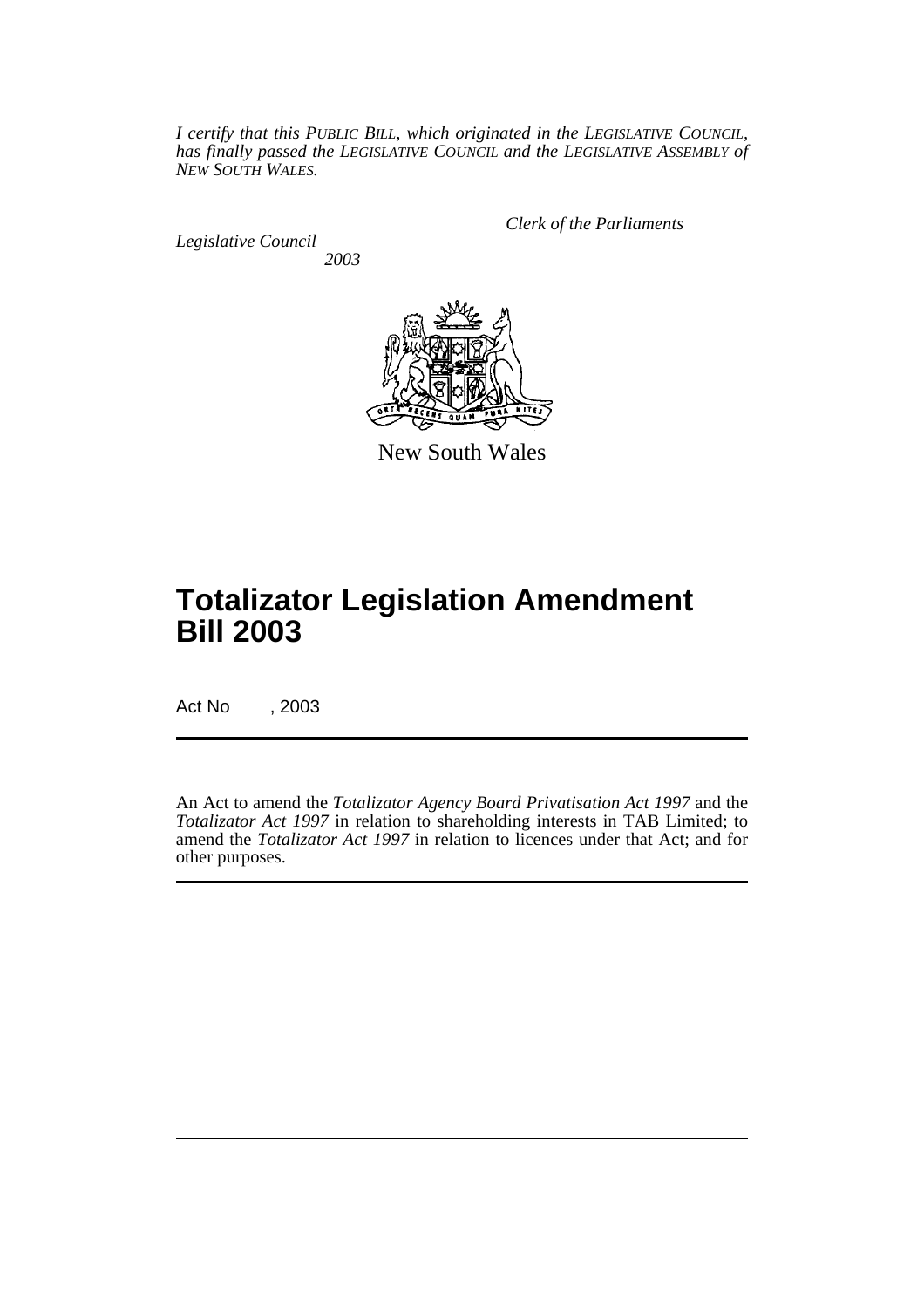# **The Legislature of New South Wales enacts:**

# **1 Name of Act**

This Act is the *Totalizator Legislation Amendment Act 2003*.

## **2 Commencement**

This Act commences on a day or days to be appointed by proclamation.

## **3 Amendment of Totalizator Agency Board Privatisation Act 1997 No 43**

The *Totalizator Agency Board Privatisation Act 1997* is amended as set out in Schedule 1.

## **4 Amendment of Totalizator Act 1997 No 45**

The *Totalizator Act 1997* is amended as set out in Schedule 2.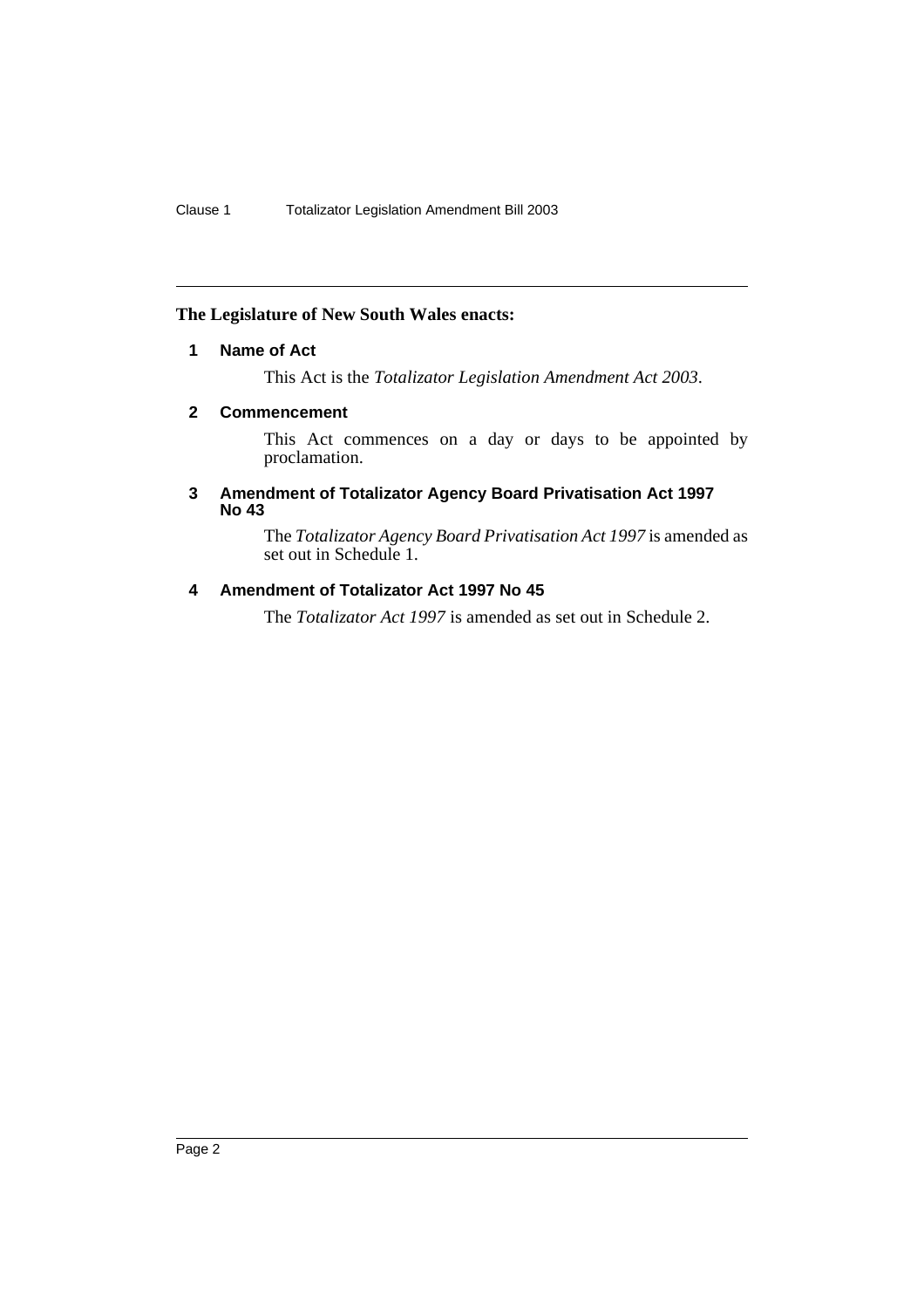Amendment of Totalizator Agency Board Privatisation Act 1997 Schedule 1

# **Schedule 1 Amendment of Totalizator Agency Board Privatisation Act 1997**

(Section 3)

### **[1] Section 37A**

Insert after section 37:

#### **37A Exemption for nominated company**

- (1) The other provisions of this Division do not apply to or in respect of the nominated company or a related body corporate (within the meaning of the *Corporations Act 2001* of the Commonwealth) of the nominated company (other than TAB Limited or a TAB Limited subsidiary), subject to this section.
- (2) If the Racing Minister is satisfied that:
	- (a) the nominated company (or, if the nominated company is a company referred to in paragraph (c) of the definition of *nominated company* in subsection (6), the ultimate holding company (within the meaning of the *Corporations Act 2001* of the Commonwealth) of the nominated company) is no longer listed on the Australian Stock Exchange, or
	- (b) there no longer exists, under the law of another jurisdiction or otherwise, a prohibition on shareholding interests in the nominated company (or, if the nominated company is a company referred to in paragraph (c) of the definition of *nominated company* in subsection (6), in the shareholding interests in the ultimate holding company (within the meaning of the *Corporations Act 2001* of the Commonwealth) of the nominated company) with substantially the same effect as the prohibition on shareholding interests in TAB Limited under the other provisions of this Division, or
	- (c) TAB Limited is not wholly owned by the nominated company or the nominated company has not taken all reasonable steps to acquire a relevant interest in all the issued voting shares (within the meaning of the *Corporations Act 2001* of the Commonwealth) of TAB Limited, or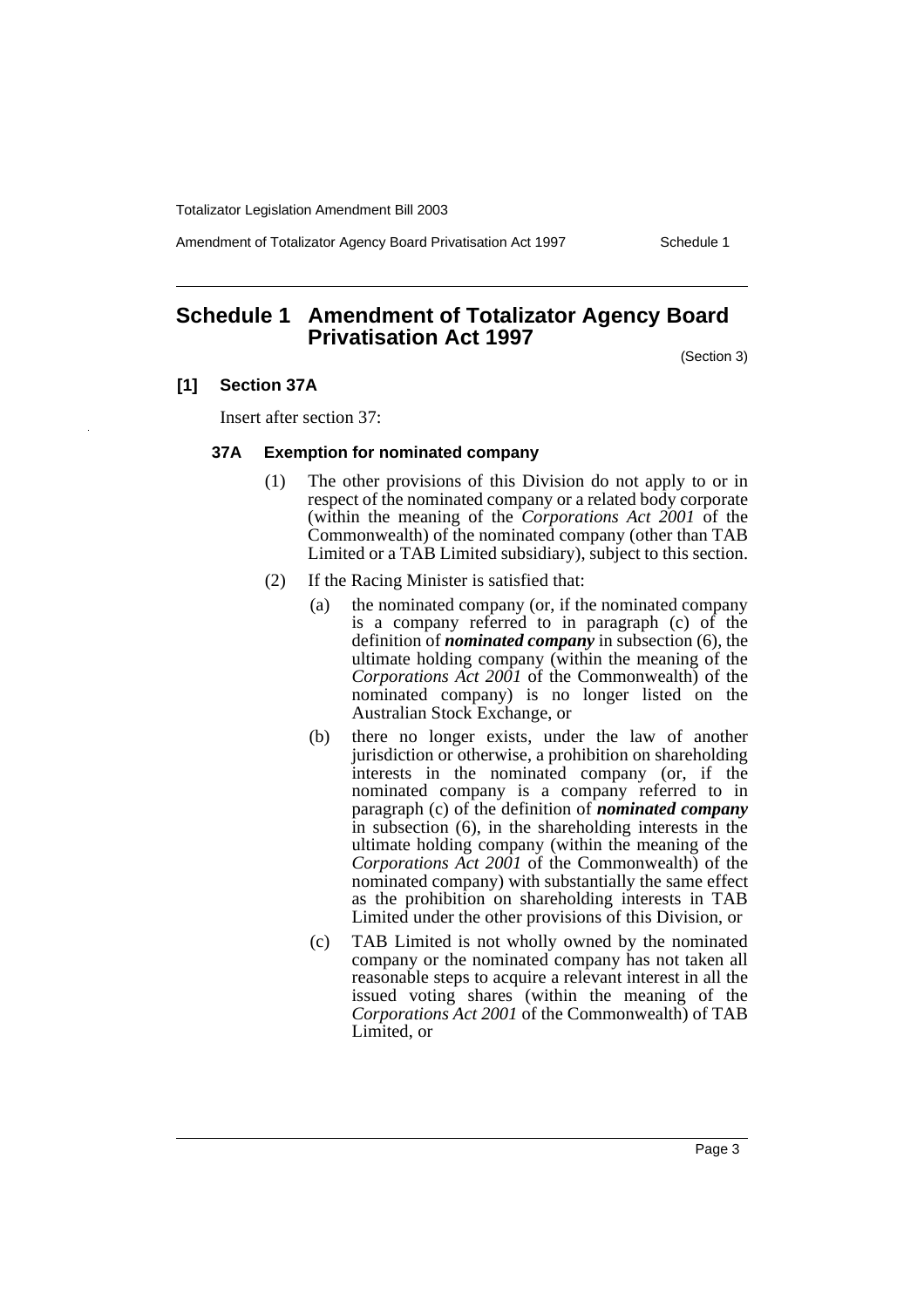Schedule 1 Amendment of Totalizator Agency Board Privatisation Act 1997

(d) TAB Limited is not a subsidiary (within the meaning of the *Corporations Act 2001* of the Commonwealth) of the nominated company,

the Racing Minister is to serve a notice on the nominated company declaring that the exemption granted by subsection (1) is suspended on and from the day specified in the notice (being a day that is not less than 3 months after service of the notice).

- (3) The Racing Minister is, by further notice served on the nominated company, to revoke a notice under subsection (2) and terminate the suspension effected by that notice if satisfied that:
	- (a) the nominated company or the ultimate holding company (within the meaning of the *Corporations Act 2001* of the Commonwealth) of the nominated company (as the case may require) has relisted on the Australian Stock Exchange, or
	- (b) a prohibition of the kind referred to in subsection (2) (b) has been restored, or
	- (c) TAB Limited is wholly owned by the nominated company or the nominated company has taken all reasonable steps to acquire a relevant interest in all the issued voting shares (within the meaning of the *Corporations Act 2001* of the Commonwealth) of TAB Limited (as the case may be), or
	- (d) TAB Limited is a subsidiary (within the meaning of the *Corporations Act 2001* of the Commonwealth) of the nominated company,

as the case may require.

- (4) A notice under subsection (2) that is in force has effect according to its tenor.
- (5) More than one notice may be served under each of subsections (2) and (3).
- (6) In this section:

*nominated company* means one of the following:

(a) Unitab Limited, being the company of that name (ACN 085 691 738), formerly named TAB Queensland Limited,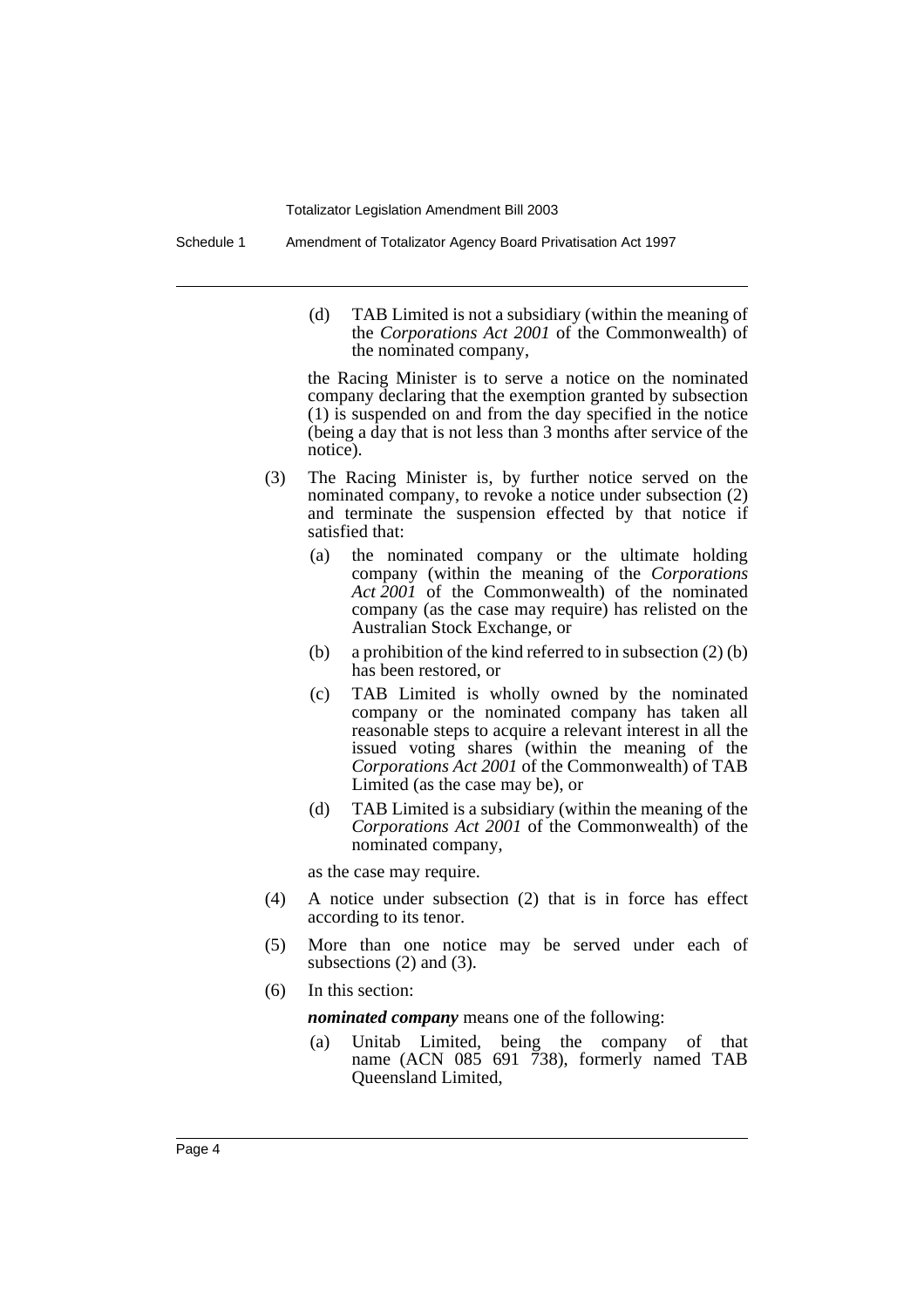- Amendment of Totalizator Agency Board Privatisation Act 1997 Schedule 1
	- (b) TABCORP Holdings Limited, being the company of that name (ACN 063 780 709), formerly named TABCORP Limited,
	- (c) a wholly owned subsidiary (within the meaning of the *Corporations Act 2001* of the Commonwealth) of a company referred to in paragraph (a) or (b),

as nominated by the Racing Minister by notice (being an irrevocable notice) published in the Gazette.

*Racing Minister* means the Minister administering the *Totalizator Act 1997*.

### **[2] Schedule 5 Savings, transitional and other provisions**

Insert at the end of clause 1 (1):

*Totalizator Legislation Amendment Act 2003*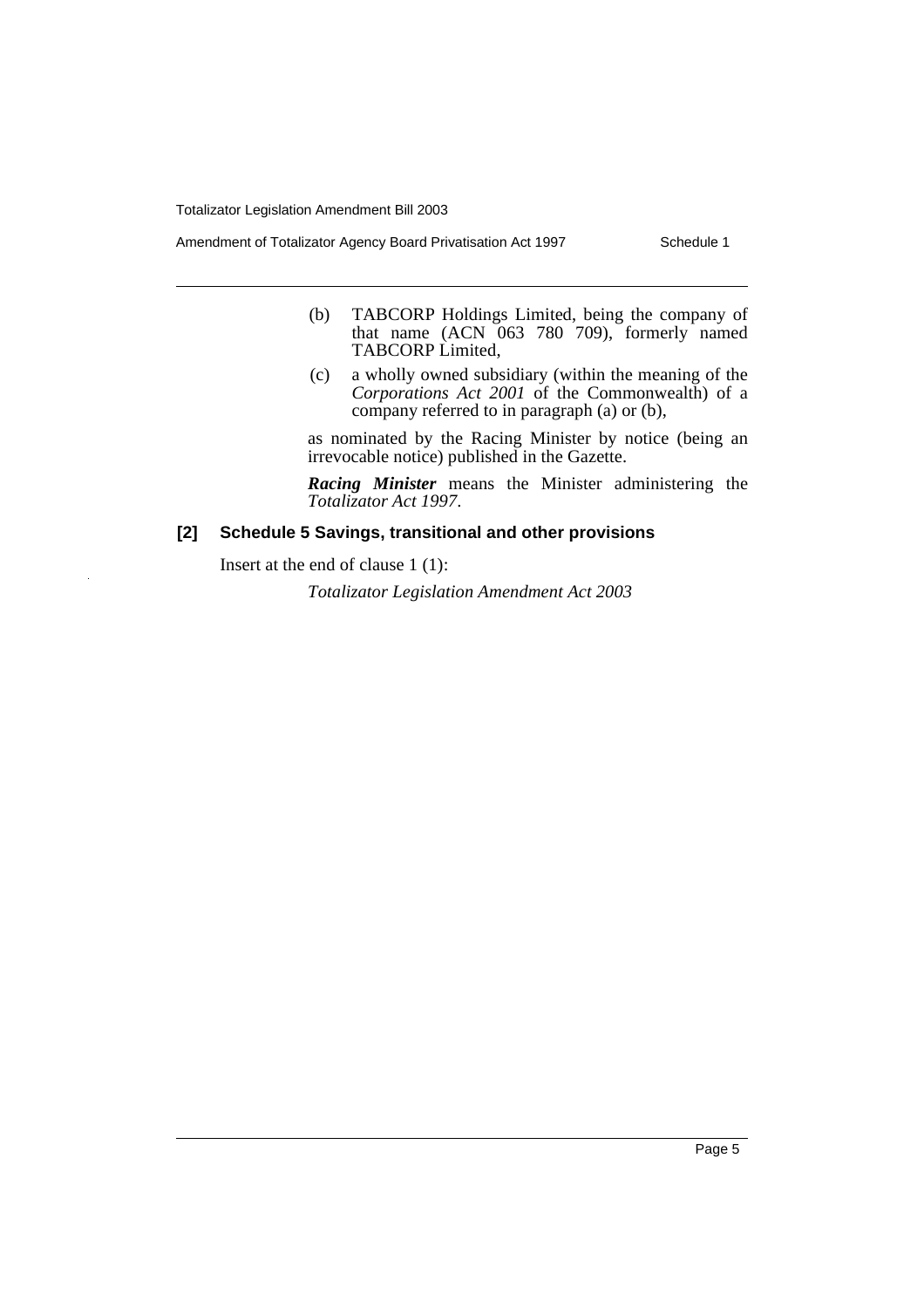Schedule 2 Amendment of Totalizator Act 1997

# **Schedule 2 Amendment of Totalizator Act 1997**

(Section 4)

## **[1] Section 5 Definitions**

Insert in alphabetical order in section 5 (1):

*nominated company* has the same meaning as in section 37A of the *Totalizator Agency Board Privatisation Act 1997*.

*TAB Limited* means the company of that name (ACN 081 765 308).

# **[2] Section 17A Trade Practices exemption**

Omit "or 43 (2)" from section 17A (2) (a).

Insert instead ", 43 (2) or 43A".

### **[3] Section 20 Licensee not to be associated with casino and other activities**

Insert after section 20 (2):

(3) However, subsection (1) (a) does not apply to or in respect of the nominated company or a related body corporate of the nominated company during any period during which the exemption granted to the nominated company and any related body corporate by section 32A is in force.

## **[4] Section 32A**

Insert after section 32:

## **32A Exemption for nominated company**

The other provisions of this Division do not apply to or in respect of the nominated company or a related body corporate of the nominated company (other than a licensee or a subsidiary of a licensee), in relation to its entitlement to voting shares in TAB Limited, during any period during which the exemption granted to the nominated company and any related body corporate by section 37A of the *Totalizator Agency Board Privatisation Act 1997* is in force.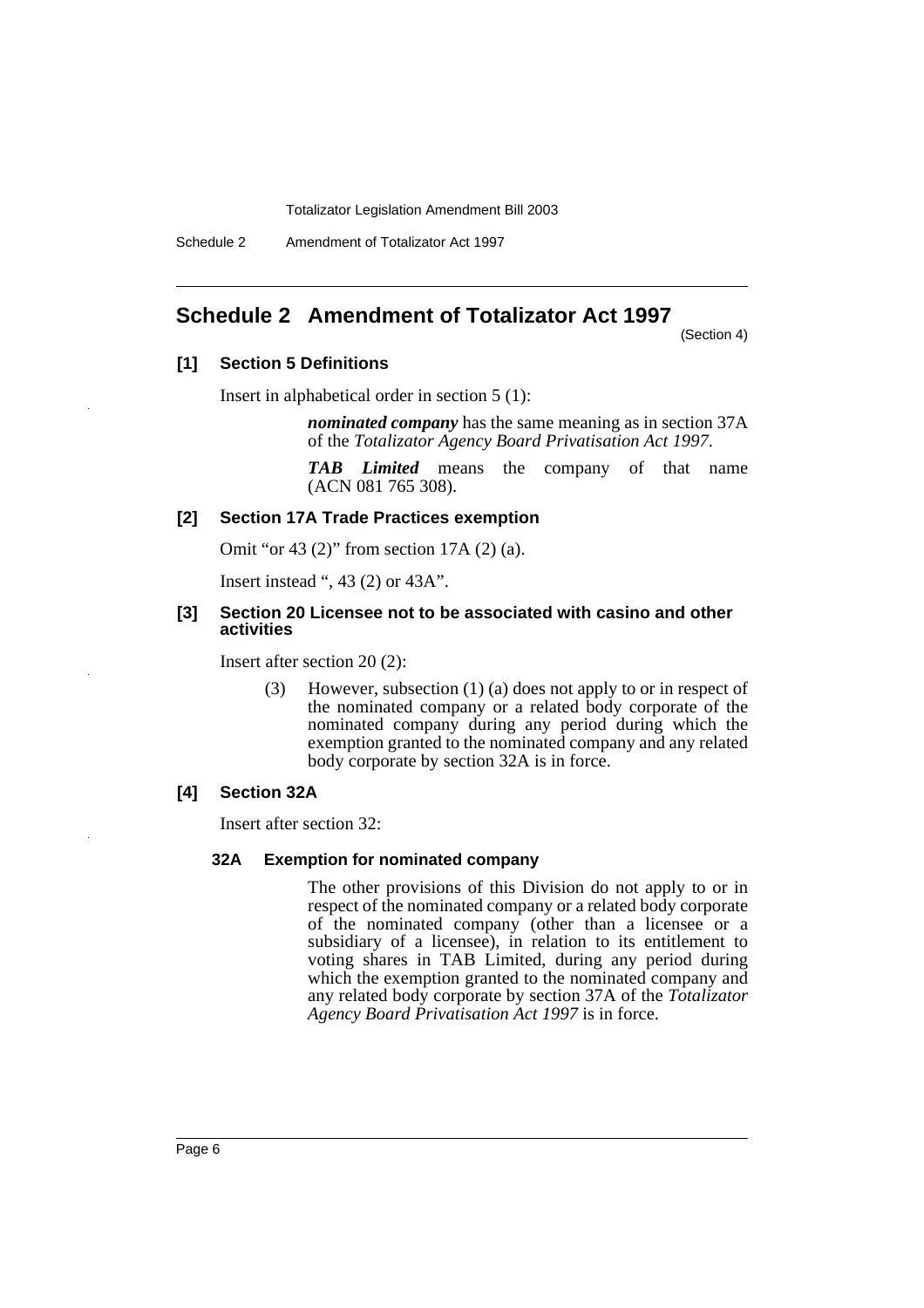Amendment of Totalizator Act 1997 Schedule 2

## **[5] Section 43 Conditions of licences**

Insert after section 43 (2A):

- (2B) Every licence granted to TAB Limited is subject to the condition that:
	- (a) no person has a prohibited shareholding interest (within the meaning of Division 3) in the nominated company, or
	- (b) if the nominated company is a company referred to in paragraph (c) of the definition of *nominated company* in section 37A (6) of the *Totalizator Agency Board Privatisation Act 1997*, no person has such an interest in the ultimate holding company (within the meaning of the *Corporations Act 2001* of the Commonwealth) of the nominated company.

However, this condition has effect only while the exemption granted to the nominated company and any related body corporate by section 32A is in force.

(2C) Subsection (2) extends to commercial arrangements entered into from time to time.

### **[6] Section 43A**

Insert after section 43:

### **43A Additional conditions of TAB Limited licences**

- (1) It is a condition of every licence of TAB Limited that both TAB Limited and the nominated company must put in place and must give effect to such commercial arrangements (being arrangements that the racing industry has acknowledged in writing to the Minister are satisfactory to the racing industry) as the racing industry considers necessary to ensure that the racing industry is in no less favourable a position under the relevant arrangements in force under section 43 (2) than it was under those arrangements as in force immediately before the nominated company was nominated.
- (2) It is also a condition of every licence of TAB Limited that, if TAB Limited and the racing industry enter into new arrangements under section  $43(2)$  on or after the date on which the nominated company was nominated, the nominated company must put in place and give effect to arrangements